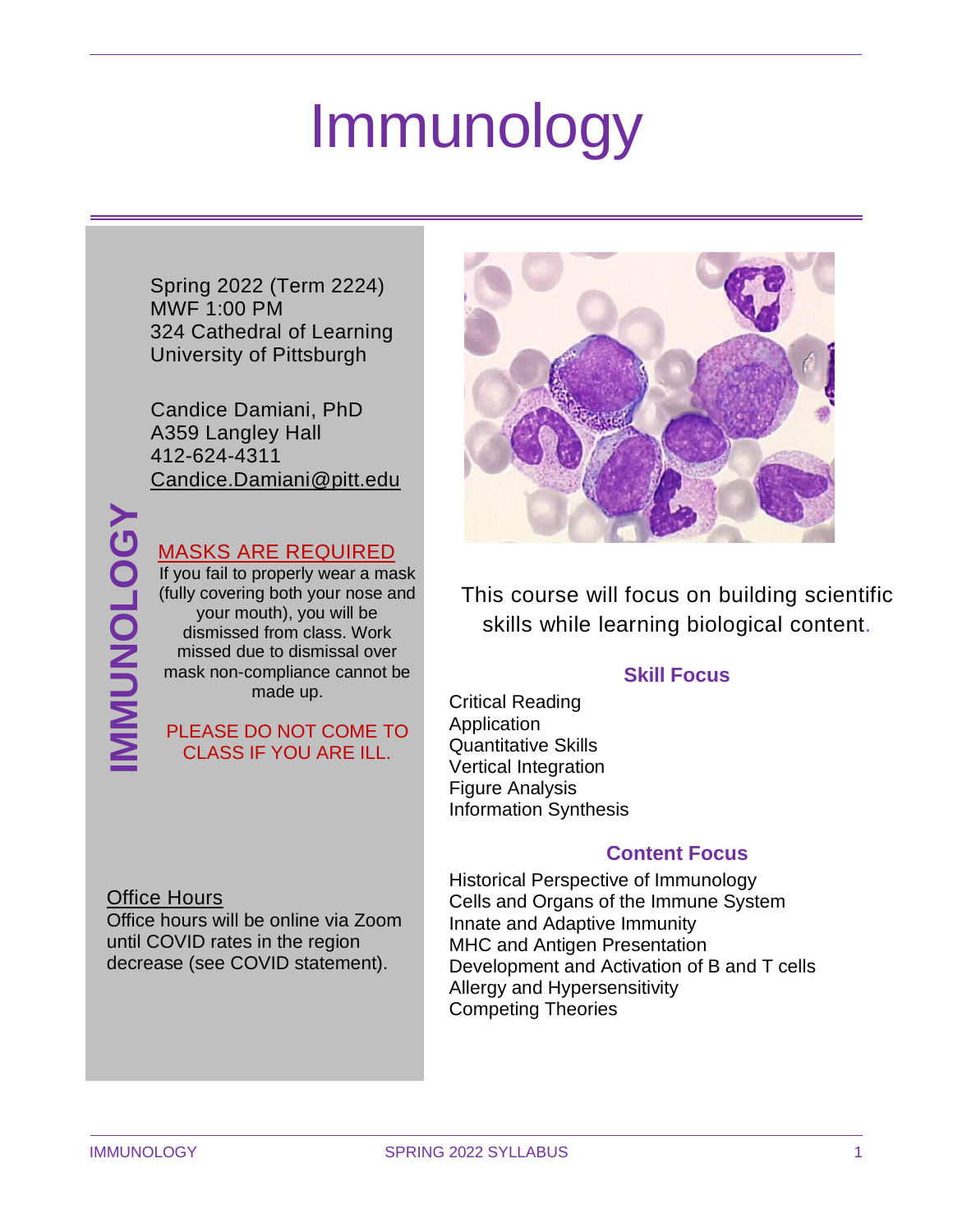### **Required Materials**

Textbook Kuby Immunology, 8<sup>th</sup> Edition Punt, Stranford, Jones, and Owen Available via Inclusive Access in Canvas

A working electronic device (i.e. laptop, tablet, phone, etc) for accessing Canvas and TopHat both in and out of class

A functional and reliable internet connection

If you do not have access to a reliable internet connection and a PC that meets the recommended minimum standards, including a current operating system, a limited number of mobile hotspots and/or laptops are available for temporary loan. Please visit

[https://www.technology.pitt.edu/remo](https://www.technology.pitt.edu/remotedevices) [tedevices](https://www.technology.pitt.edu/remotedevices)

for more information

Please contact the 24/7 IT [Help](https://nam05.safelinks.protection.outlook.com/?url=https%3A%2F%2Funiversitycommunications-marketing.cmail19.com%2Ft%2Fj-l-qkljduy-irlkhtjhlh-u%2F&data=02%7C01%7CCandice.Damiani%40pitt.edu%7C7032032312f4416473ae08d83d79f948%7C9ef9f489e0a04eeb87cc3a526112fd0d%7C1%7C0%7C637326941363119170&sdata=%2BXkwPn%2FBtW%2FcFe7zHij3vo93N7N5eQtbCOhZVkPnsr8%3D&reserved=0) [Desk](https://nam05.safelinks.protection.outlook.com/?url=https%3A%2F%2Funiversitycommunications-marketing.cmail19.com%2Ft%2Fj-l-qkljduy-irlkhtjhlh-u%2F&data=02%7C01%7CCandice.Damiani%40pitt.edu%7C7032032312f4416473ae08d83d79f948%7C9ef9f489e0a04eeb87cc3a526112fd0d%7C1%7C0%7C637326941363119170&sdata=%2BXkwPn%2FBtW%2FcFe7zHij3vo93N7N5eQtbCOhZVkPnsr8%3D&reserved=0) at [412-624-HELP](https://nam05.safelinks.protection.outlook.com/?url=https%3A%2F%2Funiversitycommunications-marketing.cmail19.com%2Ft%2Fj-l-qkljduy-irlkhtjhlh-o%2F&data=02%7C01%7CCandice.Damiani%40pitt.edu%7C7032032312f4416473ae08d83d79f948%7C9ef9f489e0a04eeb87cc3a526112fd0d%7C1%7C0%7C637326941363129125&sdata=HvhVCvZb4nTS9Yd8bwRB9xKby67EZPux7EJ5j7DKkQc%3D&reserved=0) (4357) or utilize Virtual [Technical](https://nam05.safelinks.protection.outlook.com/?url=https%3A%2F%2Funiversitycommunications-marketing.cmail19.com%2Ft%2Fj-l-qkljduy-irlkhtjhlh-b%2F&data=02%7C01%7CCandice.Damiani%40pitt.edu%7C7032032312f4416473ae08d83d79f948%7C9ef9f489e0a04eeb87cc3a526112fd0d%7C1%7C0%7C637326941363129125&sdata=F3NGuRwkxbAw%2FAUBkgL42K067tF8slt7fIjTYdnoZxs%3D&reserved=0) Support if you have questions or need assistance with device setup.

# What is expected of me in this class?



• You will regularly attend class

• You will actively engage in the presented material by taking notes, asking questions, and being free from distraction.

• You will bring pre-requisite knowledge from previous courses (or you will seek to find the pre-requisite knowledge).

• You will invest appropriate time and effort into the course (for every 1 hour in class, science students should spend at minimum 3 more hours outside of class working with the material).

• You will regularly attend professor office hours and engage with the class discussion board.

• You will bring a charged, TopHat compatible device to each class

# What happens in lecture?

• Depending on COVID cases and specific guidance provided by the University, lectures may be prerecorded or may occur live. They may be on Zoom, TopHat, or in a physical classroom. Modality will be clearly communicated to the class and may change for each class as necessary. A combination of synchronous and asynchronous discussion techniques will be utilized. You will be expected to complete asynchronous material on your own in an appropriate time frame.

• Specific learning objectives and scientific skills will be addressed.

• You will have the opportunity to ask questions about the material.

• You will be respectful to your classmates and Dr. Damiani by staying on task, silencing your phone, and refraining from extraneous conversations.

• Dr. Damiani will be respectful to you by starting and ending class on time, refraining from any discriminatory practices, abiding by the policies set forth in the syllabus, and treating all students equally.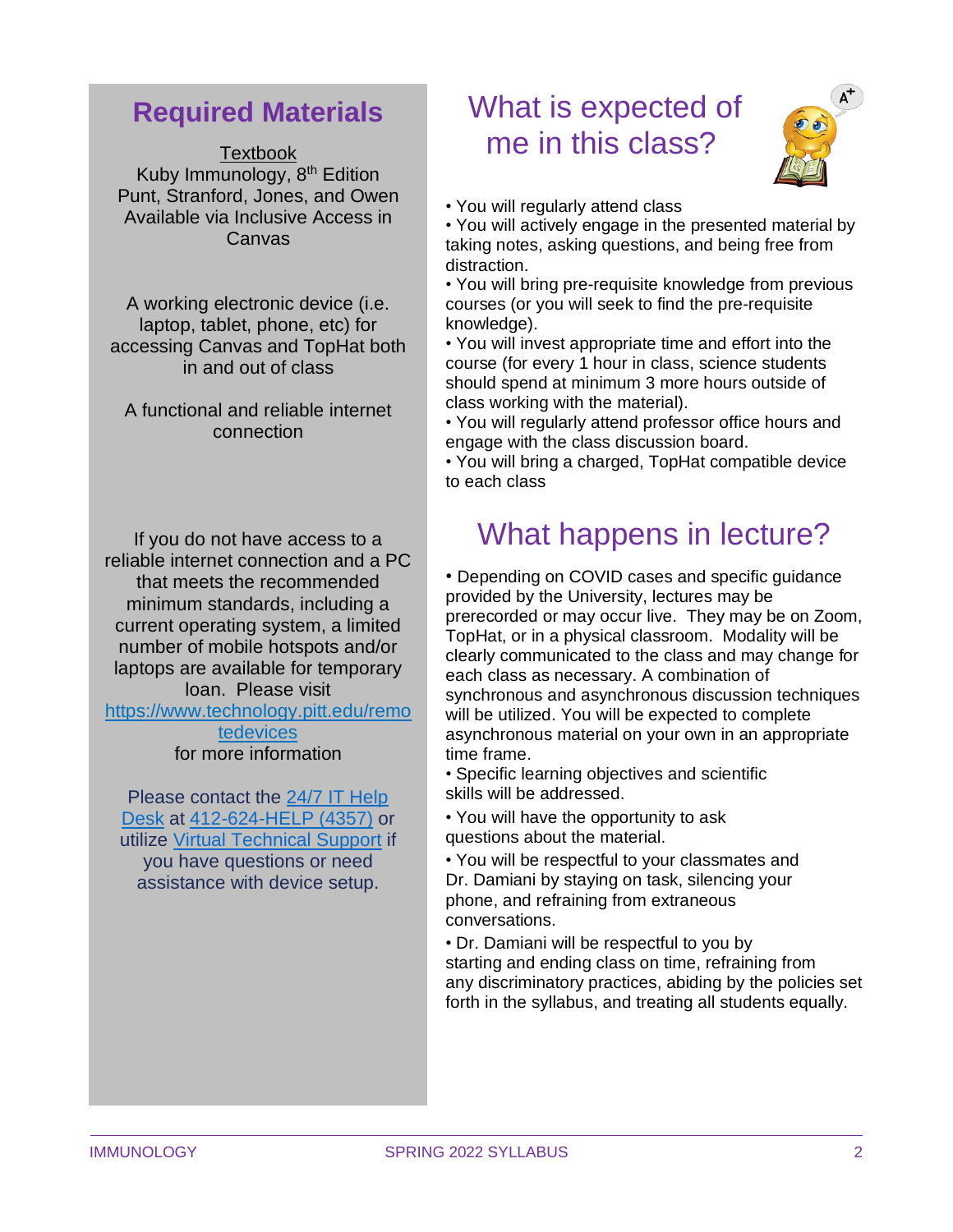# **Where can I find…**

### **Syllabus and Course Schedule?** Canvas

**Lecture notes BEFORE class?** You won't find them. I do not post lecture notes before class

**Lecture notes AFTER class?** TopHat (linked via Canvas)

**Homework Assignments?** TopHat (linked via Canvas)

**Quiz Dates?** Canvas (Readings and Assignments)

> **Quiz Grades?** Canvas

**Announcements?** Canvas

**Classroom Discussion?** Canvas

# What happens in Office Hours and Discussion Sections?

• Dr. Damiani will hold weekly **Office Hours.** This time is a synchronous discussion guided by student questions. Due to the nature of these synchronous discussions (students asking questions), these sessions will NOT be recorded and posted for review.

• No NEW material will be presented during office hours.

• These are group office hours. Dr. Damiani is not readily available for individual meetings due to the number of students in the course. Only matters of high personal priority will be accommodated with a private meeting. Any course content questions or questions regarding study habits or how to improve in the course should be addressed in group office hours or on the Canvas discussion board. Individual e-mails regarding content questions or study techniques will not be addressed.

If you ask questions in office hours, I may ask you to draw or explain what you know. This is not to embarrass you. It is just a way for me to understand what you know so I know what we need to cover.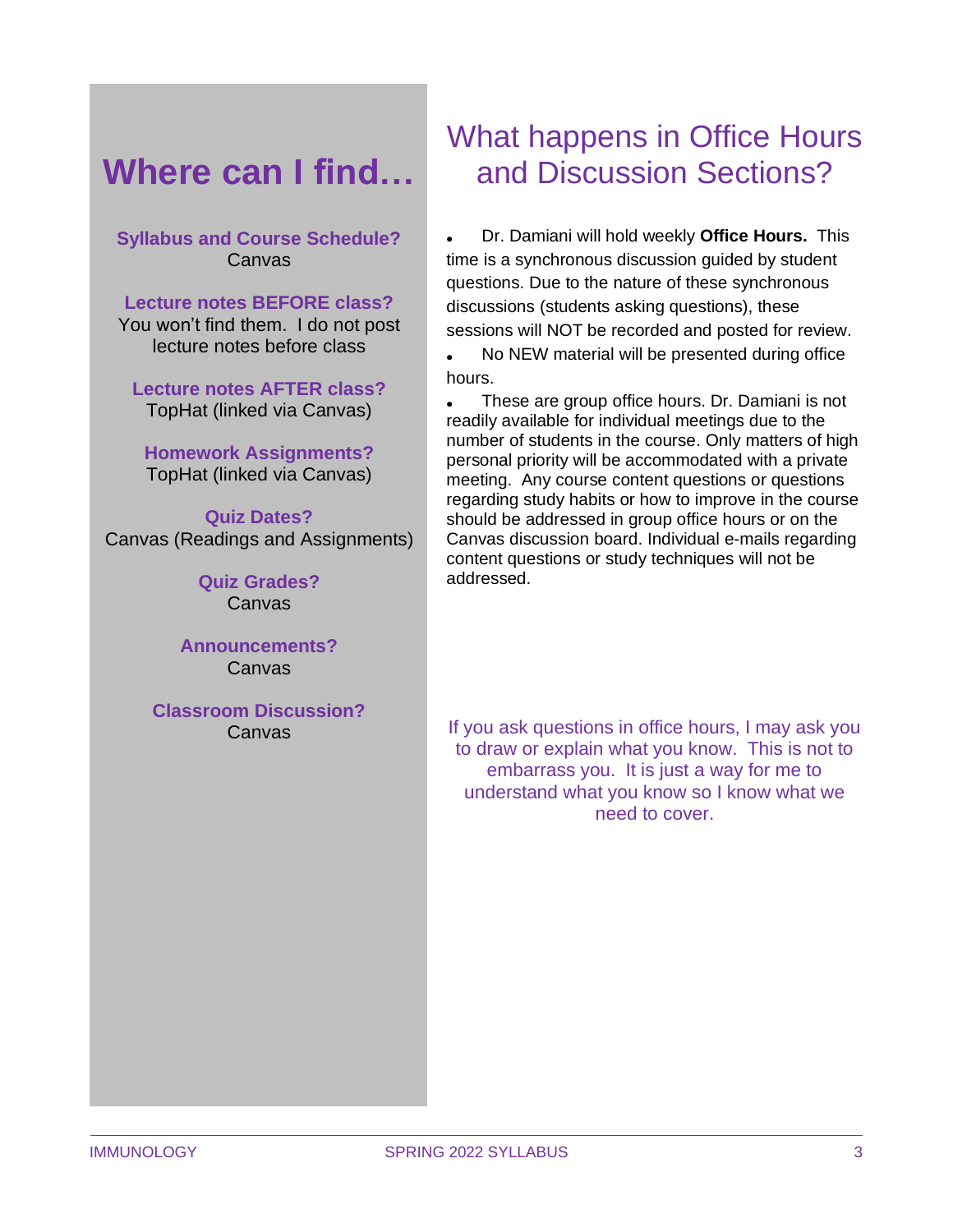# **Mental Health**

Diminished mental health, including significant stress, mood changes, excessive anxiety, or problems with sleeping, can interfere with your academic performance. You have a support network to help you through these challenging times.

If you are in an **EMERGENCY** situation, call 911 or Pitt Police at 412-624-2121.

If your symptoms are due to **FINANCIAL** strain, please visit [https://pitt.libguides.com/assistanceresour](https://pitt.libguides.com/assistanceresources) [ces](https://pitt.libguides.com/assistanceresources) to see all available University resources.

If your symptoms are due to strained **RELATIONSHIPS**, families, or personal crises, please visit the University Counseling Center at <https://www.studentaffairs.pitt.edu/cc/> for free confidential services.

If your symptoms are strictly related to your **COURSE WORK** and performance in this course, please contact me.

Acknowledging that you need help, and getting that help, is smart and courageous.

Resolve Crisis Service (FREE 24-hour crisis service for Allegheny County): 1-888-796-8226

General Mental Health Crisis Response: 412-648-7930

Sexual Assault Response: 412-648-7856

National Suicide Prevention: 1-800-273- 8255

NAMI Hotline: 800-950-6264

# Course Objectives

• This course is a general survey of immunology.

• You will be introduced to the basic biology of the innate and the adaptive immune system

• Competing theories regarding the immune system will be explored including the self/non-self theory, the infectious non-self theory, and the danger theory. Relevance to human disease will be emphasized.

• This course will help students make knowledgeable decisions when immunology impacts everyday life (for example, vaccinations, allergies, and transplants).

• The course will prepare students for advanced study in immunology.

# How can I be successful? PAAAD Your Grade!

1. PREPARE for class with pre-class readings and assignments

2. ACTIVELY engage with the material

3. ATTEND UTA discussion hours and Dr D's office hours

4. ASK for help when you need it.

5. DAILY spend time with the material

6. DRAW figures and

experiments in a sketchpad

DO NOT underestimate the difficulty of the class!!

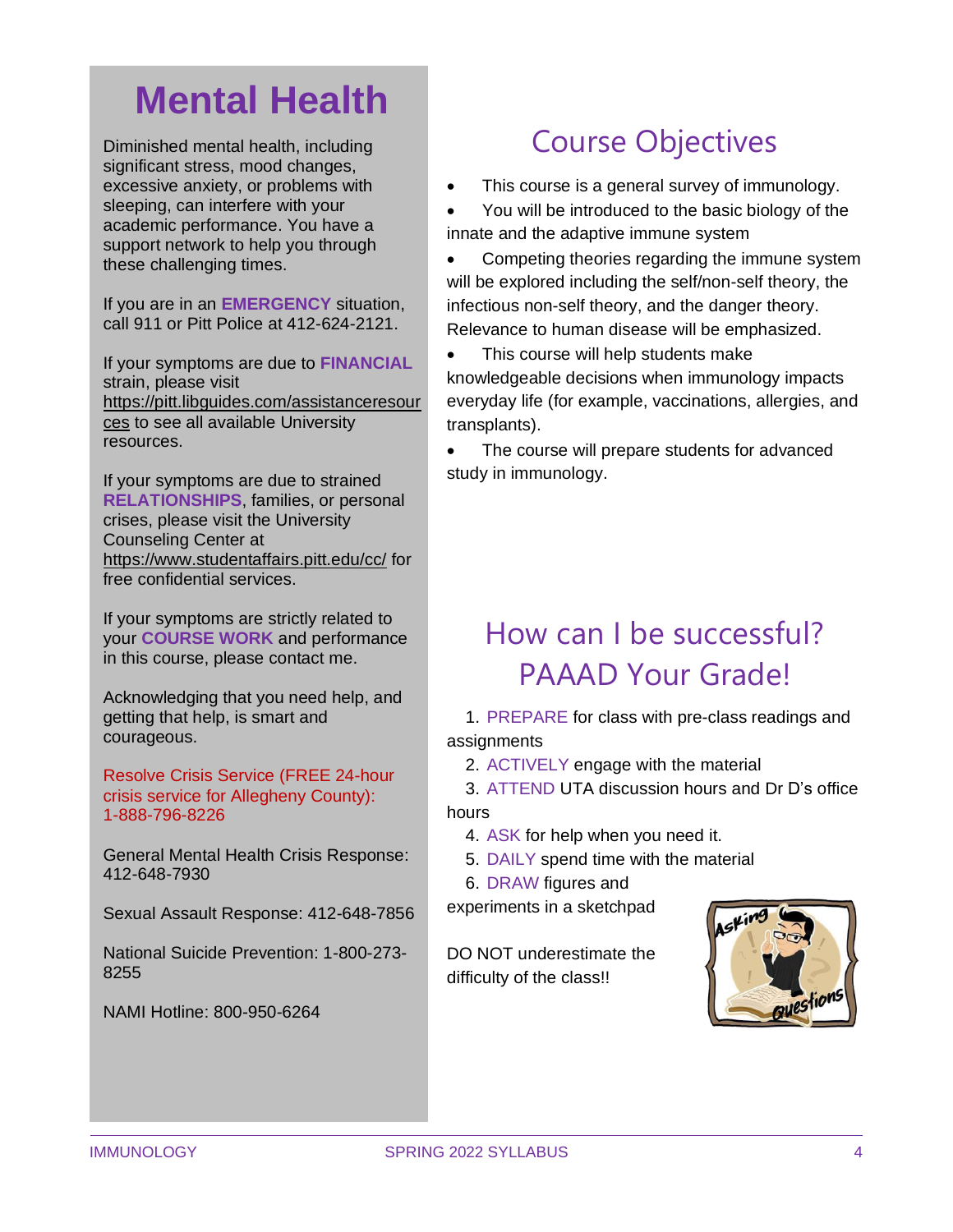### **Quizzes**

#### **Module Quizzes**

This course will consist of synchronous, 50 minute quizzes during class time on the Monday following completion of each Module for a total of 6 required quizzes.

- Quizzes will be worth 21 points but only 20 points will count towards your grade. The buffer point is to provide flexibility.
- Quizzes are upper level, critical thinking questions. There may be mixed question types (multiple choice, drawing, etc).
- If you miss a quiz for a verifiable. documented medical excuse, a universitysponsored athletic event, a military commitment, or a religious holiday there are two options: 1. Request an oral makeup quiz. Oral make-ups must be taken no later than 3 days after the original quiz (ie, Thursday for a Monday exam) and requested at least 1 hour prior to the start of the quiz. 2. Substitute your final quiz score for the missed quiz (default).
- Outside the reasons listed above, there are NO make-ups for missed quizzes. If you miss a quiz, you can substitute the grade of your cumulative final quiz.
- Regrades will only be done because of instructor error or if there was a problem with a specific question. Regrades will not be conducted at student request.
- You may not reproduce any part of any quiz in any way.
- Quizzes will not be returned. We will discuss most missed questions.

#### **Final Quiz**

- A cumulative 20-point final quiz will be given during finals week in accordance with the University's Final Exam Schedule.
- This is a required quiz.
- You cannot make up the final quiz.
- Final quiz grade cannot be replaced.
- If you have 3 finals scheduled on the same day, you must speak to me one month prior to finals.
- Students missing the final quiz due to a documented emergency should contact me ASAP. Oversleeping, travel plans, family vacations, incorrect date, and minor illnesses are not emergencies.

# Grade Calculations

Grade Breakdown in this course is as follows:

| <b>Assignment</b>   | <b>Points Possible</b> | <b>My Earned Points</b> |
|---------------------|------------------------|-------------------------|
| Module 1 Quiz       | 21                     |                         |
| Module 2 Quiz       | 21                     |                         |
| Module 3 Quiz       | 21                     |                         |
| Module 4 Quiz       | 21                     |                         |
| Module 5 Quiz       | 21                     |                         |
| Module 6 Quiz       | 21                     |                         |
| <b>Final Quiz</b>   | 20                     |                         |
| Paper               | 20                     |                         |
| <b>Homework</b>     | 1                      |                         |
| Assignments         |                        |                         |
| Discussion          | 1                      |                         |
| Prep/Case           |                        |                         |
| Studies/Reflection  |                        |                         |
| Assignments         |                        |                         |
| <b>Total Points</b> | 160 (+ 8 extra)        |                         |
| Possible            | Grades calculated      |                         |
|                     | out of 160 points      |                         |
| Percentage Earned   | <b>Total Earned</b>    |                         |
|                     | Points/160             |                         |

#### Grading Scheme:

| A            | 100%     | to 94%   |
|--------------|----------|----------|
| $A -$        | < 94%    | to 90%   |
| B+           | < 90%    | to 87%   |
| В            | < 87%    | to 84%   |
| В-           | < 84%    | to 80%   |
| C+           | $< 80\%$ | to 77%   |
| $\mathsf{C}$ | < 77%    | to 74%   |
| $C -$        | < 74%    | to 70%   |
| D+           | < 70%    | to 67%   |
| D            | <67%     | to 64%   |
| D-           | $< 64\%$ | to 61%   |
| F            | $<60\%$  | to $0\%$ |

0.5% and greater will round up; 0.4% and lower will round down.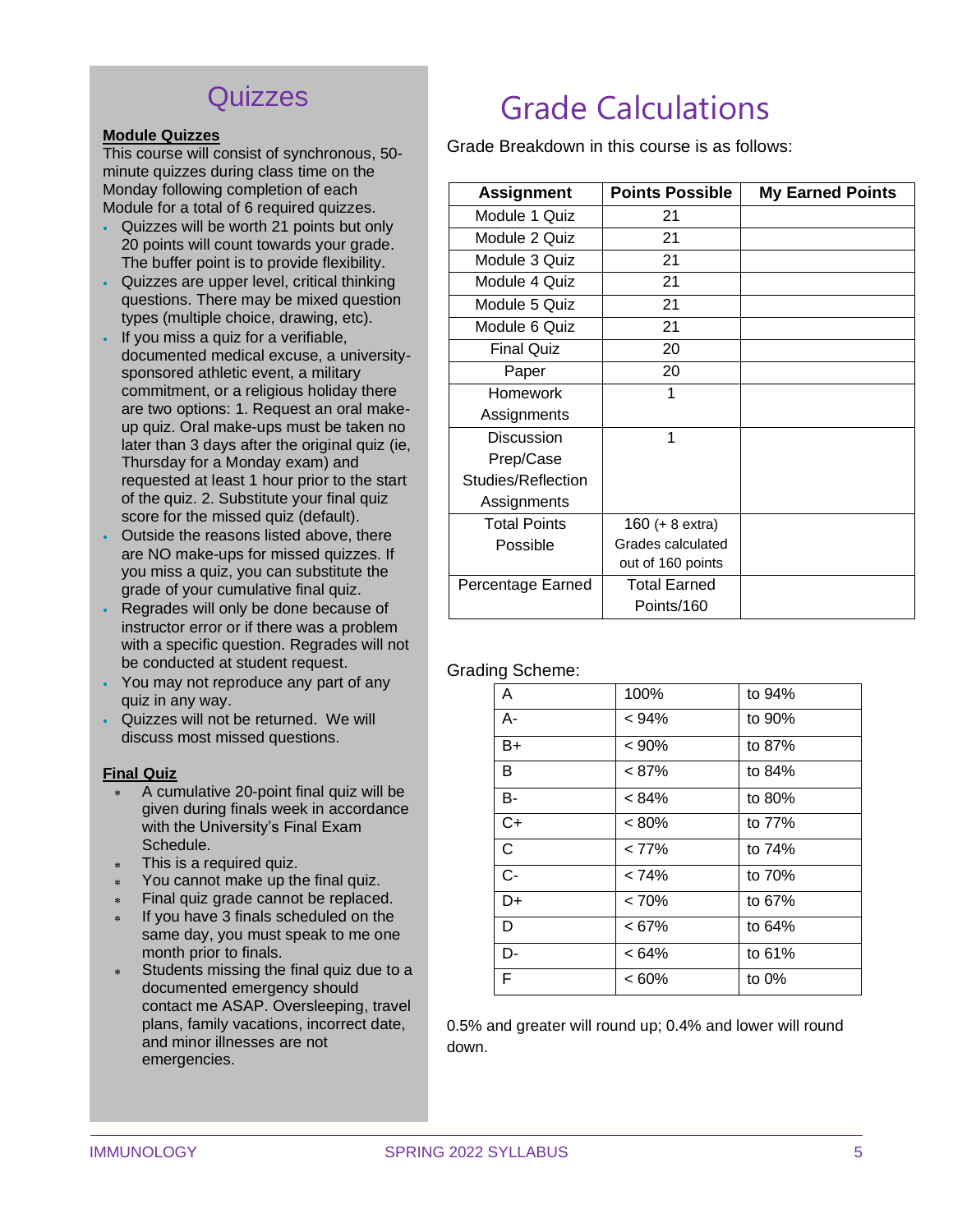### **Homework**

- ❖ TopHat and/or Canvas will be used for class engagement, homework, and other assignments.
- ❖ Homework is given for your benefit. It helps you review the information and check basic understanding. Therefore, it is in your best interest to put forth your best effort on these assignments. Completing homework assignments 5 minutes before the due date is not valuable.
- ❖ If you complete and earn 85% of the points possible on the homework for the course, you will earn 1 point.

### **Paper/Case Study Discussions**

- ❖ Periodically, we will have group discussion focused on case studies and primary literature in this class.
- ❖ Dates for these discussions will be in the Readings and Assignments area although extra assignments may be added without advanced notice. These sessions will not be recorded due to the small group discussion format.
- ❖ A preparatory or reflection assignment will accompany most papers/cases. These may be graded for completion, accuracy, or both. They will remain open for 24 hours. If you complete and earn 85% of the points possible on these assignment for the course, you will earn 1 point.
- ❖ These activities are designed and provided for your benefit. They help you apply information and prepare you for upper-level, critical thinking, applicationbased exam questions. It is in your best interest to put forth your best effort on these assignments.

# Grade Calculations

 I will not give extra points so that you can move up to the next letter grade.

I will not regrade assignments to "find" points

 You cannot make up missed assignments once due dates have passed

 Synchronous, "in-class" participation points CANNOT be made up

 I will not give extra credit to any individual student. There are 8 points of extra credit built into the course which can result in a 5% grade increase. This is equally available to all students.

# Personal Conduct

 Students are permitted to discuss concepts and ideas with classmates and UTAs. However, each student should turn in work reflecting their own thoughts, skills, and abilities.

 The following are suitable resources to consult for nonexam assignments: instructor, UTAs, classmates, textbook, lectures, and reliable scientific literature. Consulting online tutoring services or other online "educational help" websites for any assignment is specifically forbidden and is an academic integrity violation.

 Posting and of our class materials, questions, etc to internet websites or consulting the internet for solutions to any assignment is a violation of academic integrity.

 Students are expected to exhibit appropriate Zoom behavior (see Zoom policies)

 Use of any audio or video recording device is strictly prohibited without consent of the professor.

 E-mailing your professor is considered an official communication. Dr. Damiani and Dr. D are appropriate. Ms. Damiani, Mrs. Damiani, Candice, and Candi are inappropriate.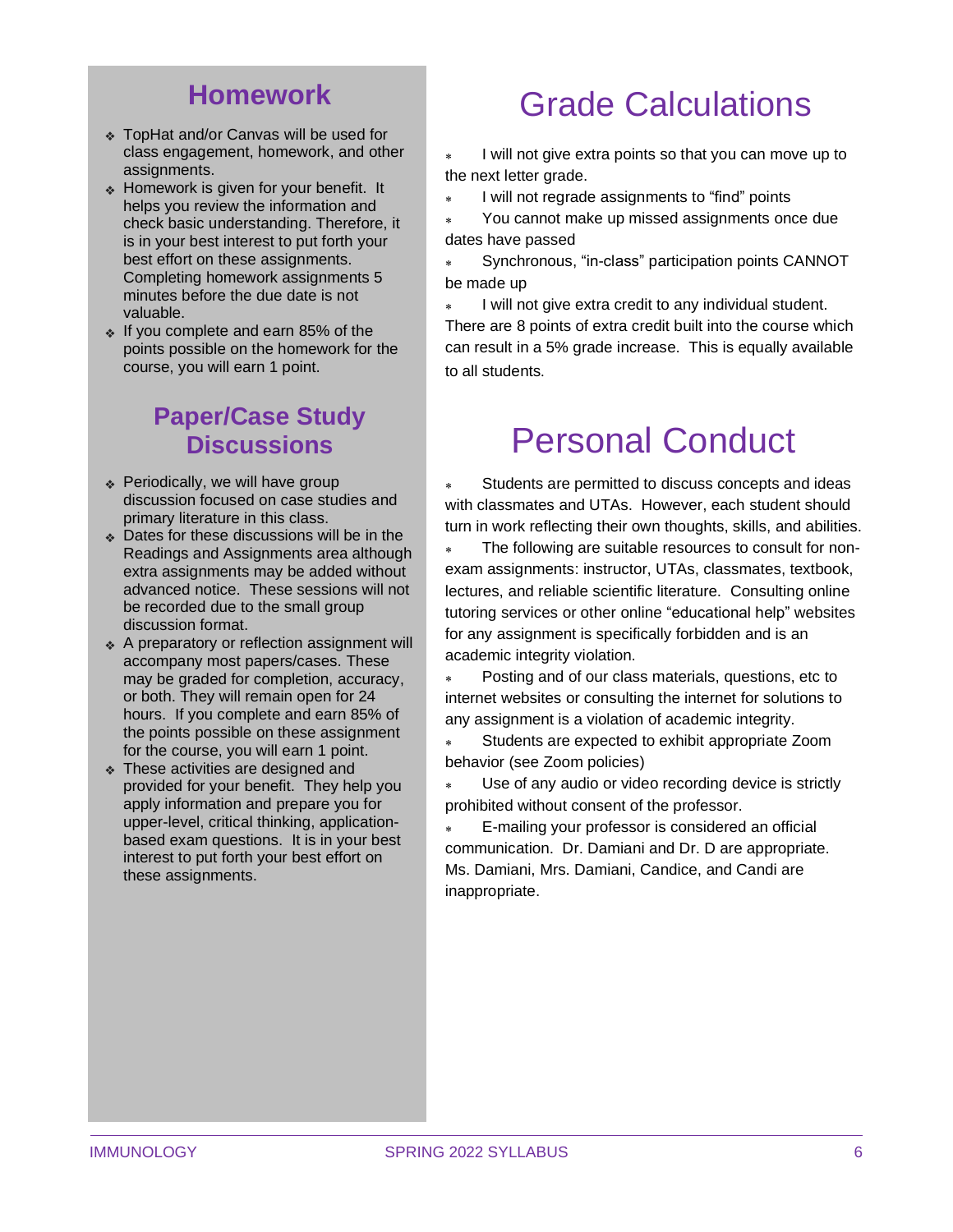# COVID Statement

- This class may have times of remote instruction. This will be dependent on rates of COVID transmission in Allegheny County, the Pitt campus, the local community of Oakland, and the health of the instructor. We will follow guidelines and suggestions put forth by the University of Pittsburgh and Allegheny County.
- As of today (1/10/2022), this class will begin in a remote fashion. Lectures will be delivered both synchronously and asynchronously depending on the specific material. Synchronous lectures will be from 1:00 pm – 11:50 pm, via Zoom. You are expected to attend class Zoom sessions just as you would normally attend in-person classes. The modality for each session will be clearly communicated.
- As per current guidance from the University of Pittsburgh, remote instruction is expected to end on January 28<sup>th</sup>. This is subject to change.
- Until COVID rates in the region decline, all instructor led office hours will be online. Depending on room/space availability, office hours may remain online for the duration of the term.

## Automatic Exam Replacement Policy

For this class, make-up exams are only considered in the following situations:

- 1. A verifiable, documented medical excuse
- 2. A university-sponsored athletic event (generally this is handled through an athletic department proctor rather than via a make-up exam)
- 3. A verifiable, documented military commitment
- 4. A University recognized religious holiday

As stated in the "Assessment" section of the syllabus, all make-up exams will be administered orally. Outside the reasons listed above, there are no make-ups for missed exams. If you miss an exam, you can substitute the grade of your cumulative final for your missed exam.

Only one substitution will be made; other missed exams will receive a 0.

If you do not miss an exam, your cumulative final exam score will replace your lowest exam score. You cannot make up the final exam. The final exam grade cannot be replaced.

\*\*\*\*\* Please take note: you should schedule your travel home AFTER the Registrar releases final exam schedules. Travel plans are NOT a valid reason to miss the final exam. Travel plans will NOT be accommodated. \*\*\*\*\*\*\*\*\*

### Class Communication

All communication in this class will be via your University e-mail account or via Canvas announcements. Discussion boards will be posted on Canvas for general class and content questions. Questions regarding course content should NOT be e-mailed to Dr. Damiani. They should be posted on the discussion board so all students will benefit from the answer.

# Zoom Policies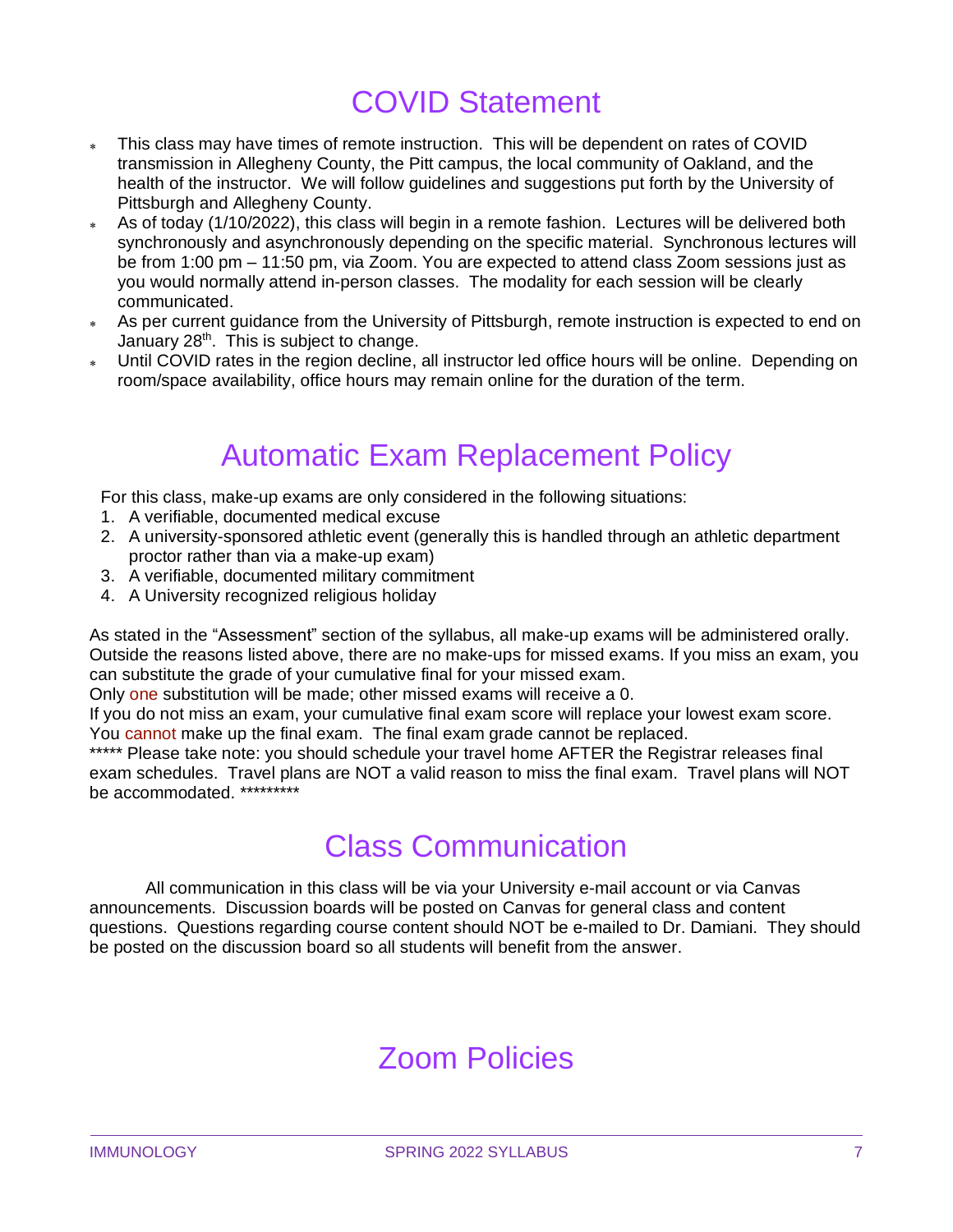The University of Pittsburgh Student Conduct Code applies to online behavior as well as in-person or classroom behavior. You are expected to be professional and respectful when attending class on Zoom. The following are class policies for our meetings with Zoom. Please read carefully, these policies are effective immediately and apply for the remainder of the semester. All students are expected to adhere to the policies.

#### **General**

1. Sign in with your full first name and last name as listed on the class roster. Do not use a nickname or other pseudonym when you log in. It makes it impossible to know who is in attendance. Using your full name quickly sorts students into their groups when needed. Users who do not provide their full names and do not log in with their authenticated Pitt account will NOT be admitted to class.

Exceptions:

Since enrolling in class, some students have changed their names to better reflect their gender identity. If you currently use a different name than what is listed on the official roster, please send a private email so this can be noted and you can use your current name on Zoom.

If you do not have access to a computer or smartphone with internet access, call into class using a landline phone. This is not optimal; please try to locate an internet-enabled device to use for class.

2. Stay focused. Please stay engaged in class activities. Close any apps on your device that are not relevant and turn off notifications.

#### **Video**

1. Turn on your video when possible. It is helpful to be able to see each other

Exceptions:

If you have limited internet bandwidth or no webcam, it is ok to not use video.

If you're unable to find an environment without a lot of visual distractions, it is also ok to turn off your video.

2. Keep it clean. Don't share anything you would not put up on the projector in class!

#### **Audio**

1. Mute your microphone when you are not talking. This helps eliminate background noise.

2. Use a headset when possible. If you own headphones with a microphone, please use them

3. Be in a quiet place when possible. Find a quiet, distraction-free spot to log in. Turn off any music, videos, etc. in the background.

#### **Chat**

1. Stay on topic. Use the chat window for questions and comments that are relevant to class. The chat window is not a place for socializing or posting comments that distract from the course activities.

ABSOLUTELY NO disrespect or hate speech. Respectful behavior is expected. Consider Zoom a professional environment, and act like you're at a job interview, even when you are typing in the chat

### Inclusive Access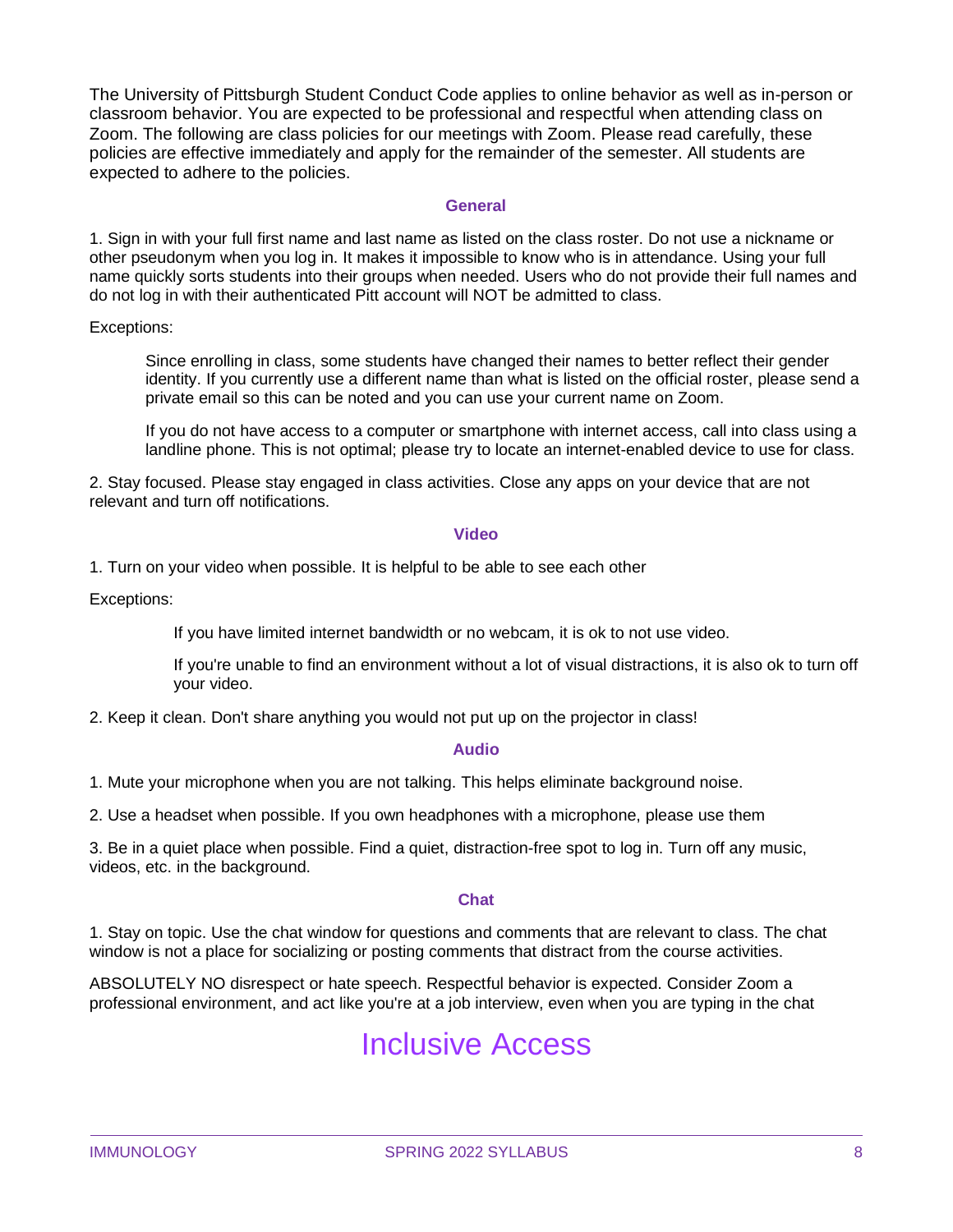This course is enrolled in the Inclusive Access program, which provides all students with discounted digital course materials through Canvas. Students are automatically enrolled in the program and have access to their course content on Canvas.

The cost of Inclusive Access materials is posted to students' accounts in PittPAY and appears as a course materials fee on the Account Activity tab. Students are able to opt out of the program during the add/drop period. If a student chooses to opt out of the program, the fee is reversed, and the student becomes responsible for acquiring physical copies of any necessary course materials. For more information, visit the University Bookstore Website.

# University Policies

# Disability Resources and Services

If you have a disability for which you are or may be requesting an accommodation, you are encouraged to contact both your instructor and Disabilities Resources and Services, 216 William Pitt Union, (412) 648-7890/(412) 383-7355 (TYY), as early as possible in the term. DRS will verify your disability and determine reasonable accommodations for this course.

# E-mail Communication

Each student is issued a University e-mail address (username@pitt.edu) upon admittance. This e-mail address may be used by the University for official communication with students. Students are expected to read e-mail sent to this account on a regular basis. Failure to read and react to University communications in a timely manner does not absolve the student from knowing and complying with the content of the communications. The University provides an e-mail forwarding service that allows students to read their e-mail via other service providers (e.g., Hotmail, AOL, Yahoo). Students that choose to forward their e-mail from their pitt.edu address to another address do so at their own risk. If e-mail is lost as a result of forwarding, it does not absolve the student from responding to official communications sent to their University e-mail address. To forward e-mail sent to your University account, go to http://accounts.pitt.edu, log into your account, click on Edit Forwarding Addresses, and follow the instructions on the page. Be sure to log out of your account when you have finished. (For the full E-mail Communication Policy, go to [www.bc.pitt.edu/policies/policy/09/09-10-01.html.\)](http://www.bc.pitt.edu/policies/policy/09/09-10-01.html.))

# **Accessibility**

The Canvas LMS platform was built using the most modern HTML and CSS technologies, and is committed to W3C's Web Accessibility Initiative and Section 508 guidelines. Specific details regarding individual feature compliance are documented and updated regularly.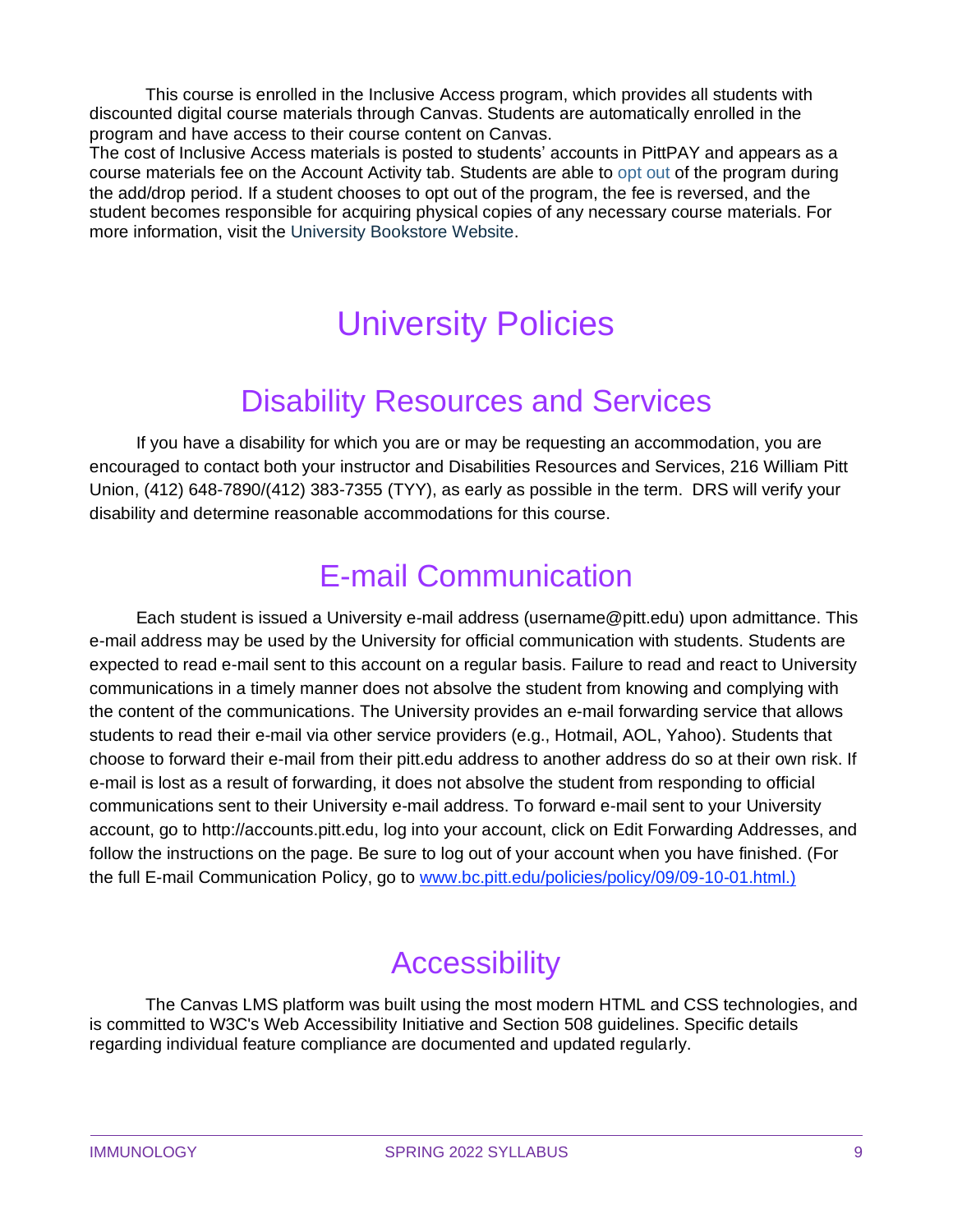# Academic Integrity

If you are caught cheating on a graded assignment, you will (AT MINIMUM) receive a 0 on the assignment. If you are caught cheating on a quiz, you will receive a 0 on the quiz and an Academic Integrity Violation Report will be filed.

Materials made available to you in this class are my intellectual property. They are for your private use only. Posting or sharing my materials (lecture notes, slides, quizzes, homework, exams, recitation assignments, etc) to any website or with any student not currently enrolled in this course, without my express written permission, is a violation of the academic integrity code.

### Below is the **University's Policy on Academic Integrity**:

Students in this course are expected to comply with the University of Pittsburgh School of Arts and Sciences Academic Integrity Code located at [http://www.as.pitt.edu/faculty/policy/integrity.html.](http://www.as.pitt.edu/faculty/policy/integrity.html) Any student suspected of failing to meet the student obligations of the code during the semester will be required to participate in the procedures for adjudication, initiated at the instructor level. This may include, but is not limited to, confiscation of the assignment of any individual suspected of violating the code. A minimum sanction of a zero score for the assignment will be imposed. Violation of the Academic Integrity Code requires the instructor to submit an Academic Integrity Violation Report to the Dean.

# Health and Safety Statement

In the midst of this pandemic, it is extremely important that you abide by public health regulations and University of Pittsburgh health standards and guidelines. While in class, at a minimum this means that you must wear a face covering and comply with physical distancing requirements; other requirements may be added by the University during the semester. These rules have been developed to protect the health and safety of all community members. Failure to comply with these requirements will result in you not being permitted to attend class in person and could result in a Student Conduct violation. For the most up-to-date information and guidance, please visit coronavirus.pitt.edu and check your Pitt email for updates before each class.

# Diversity and Inclusion

The University of Pittsburgh does not tolerate any form of discrimination, harassment, or retaliation based on disability, race, color, religion, national origin, ancestry, genetic information, marital status, familial status, sex, age, sexual orientation, veteran status or gender identity or other factors as stated in the University's Title IX policy. The University is committed to taking prompt action to end a hostile environment that interferes with the University's mission. For more information about policies, procedures, and practices, see:

[https://www.diversity.pitt.edu/civil-rights-title-ix-compliance/policies-procedures-and-practices.](https://www.diversity.pitt.edu/civil-rights-title-ix-compliance/policies-procedures-and-practices)

I ask that everyone in the class strive to help ensure that other members of this class can learn in a supportive and respectful environment. If there are instances of the aforementioned issues,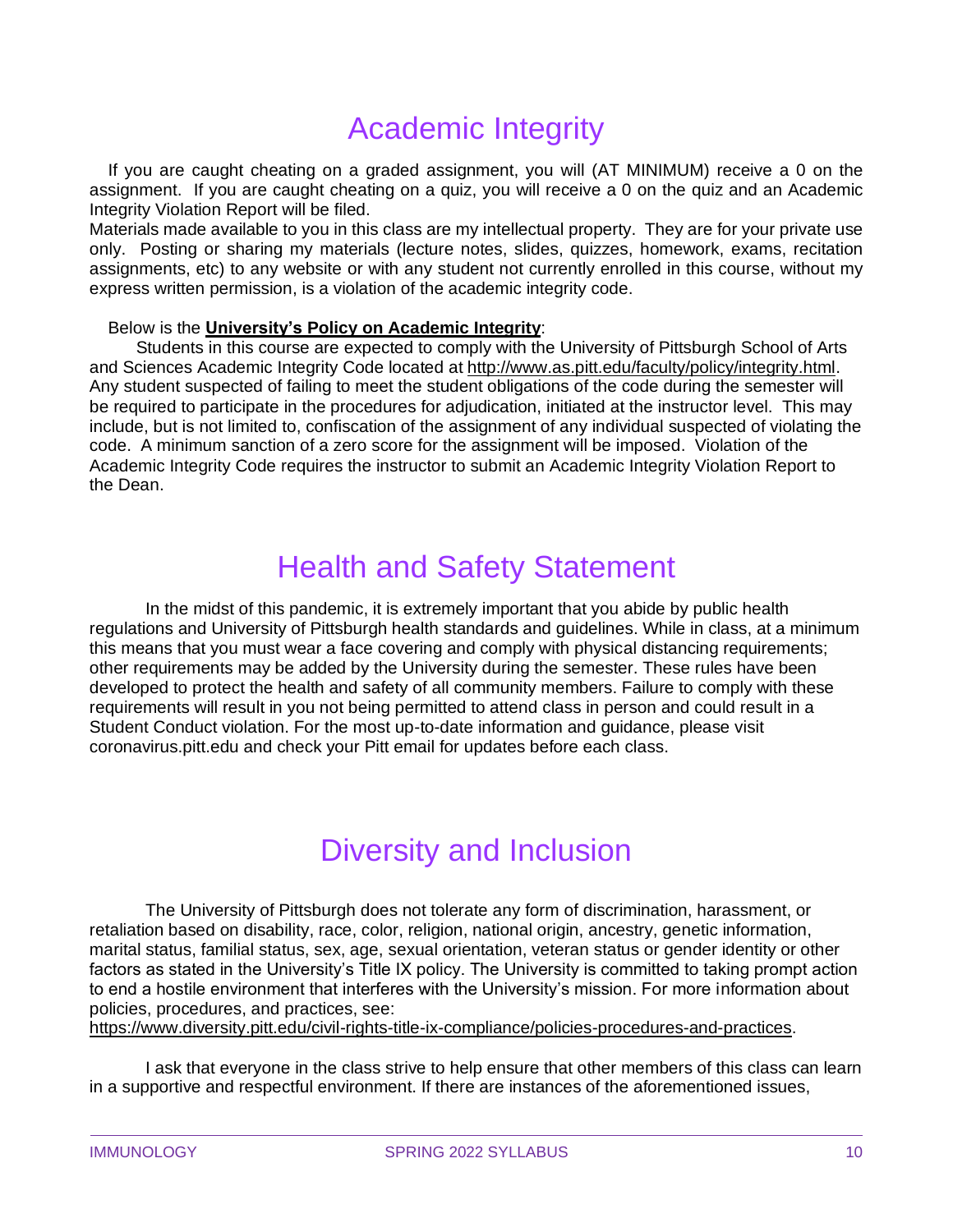please contact the Title IX Coordinator, by calling 412-648-7860, or e-mailing titleixcoordinator@pitt.edu. Reports can also be filed online: [https://www.diversity.pitt.edu/make](https://www.diversity.pitt.edu/make-report/report-form)[report/report-form.](https://www.diversity.pitt.edu/make-report/report-form)

You may also choose to report this to a faculty/staff member; they are required to communicate this to the University's Office of Diversity and Inclusion. If you wish to maintain complete confidentiality, you may also contact the University Counseling Center (412-648-7930)

Dr. Damiani reserves the right to alter the syllabus and the course schedule as necessary. If changes occur, they will be clearly communicated in class and a revised syllabus and course schedule will be provided.

### COURSE OUTLINE

| Date            | Topic                                              |  |  |
|-----------------|----------------------------------------------------|--|--|
| <b>Module 1</b> |                                                    |  |  |
| W1 Monday       | Introduction to Class<br>History of Immunology     |  |  |
| W1 Wednesday    | 3 Modules of the Immune System                     |  |  |
| W1 Friday       | Overview of the Immune System (Module 1 Lecture 2) |  |  |
| W2 Monday       | No Class                                           |  |  |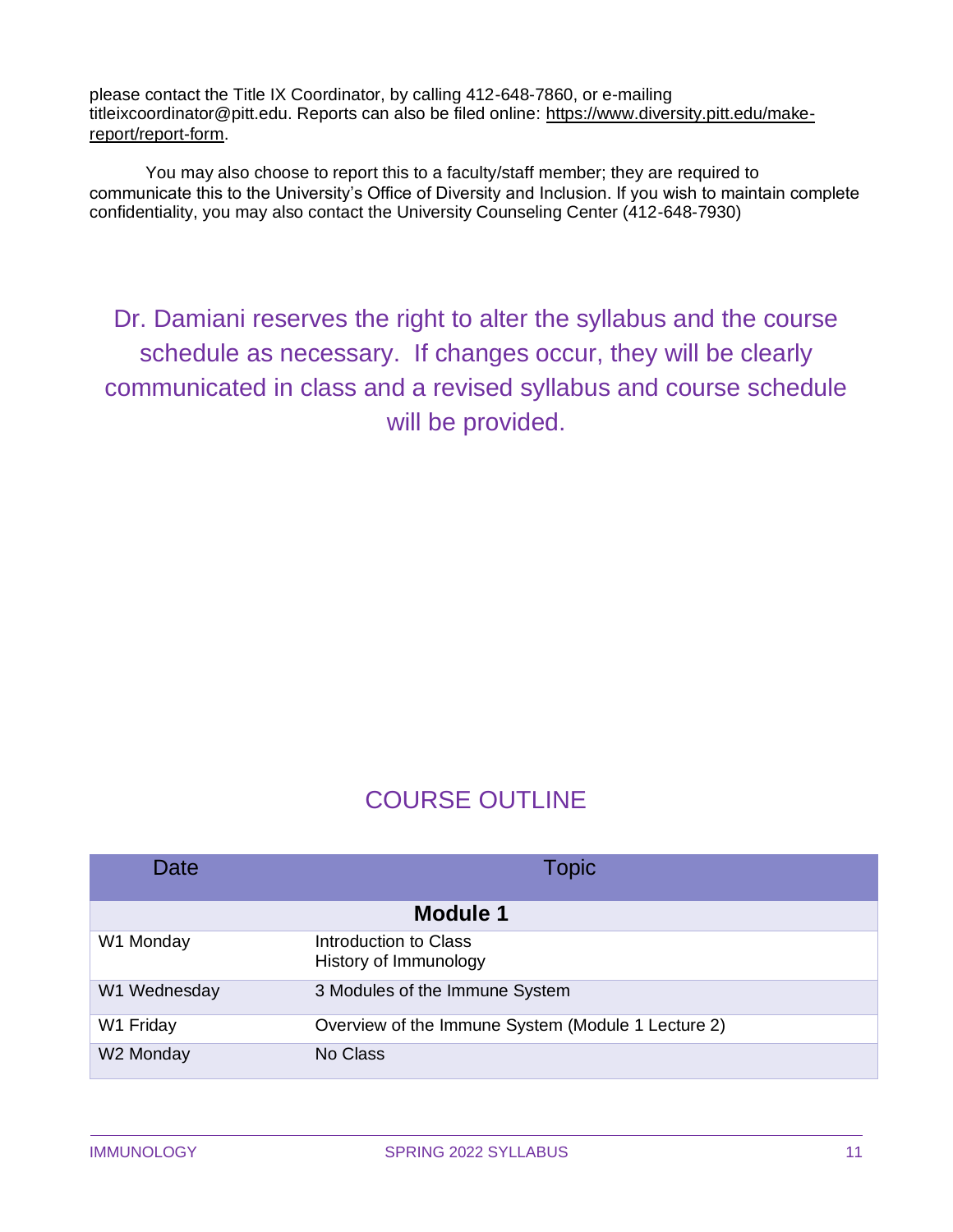| W2 Wednesday                     | Overview of the Immune System<br>vonBehring/Kitasato Paper discussion                    |  |  |  |
|----------------------------------|------------------------------------------------------------------------------------------|--|--|--|
| W <sub>2</sub> Friday            | Instructional/Selective Theory (online recording)<br>(Module 1 Lecture 4a)               |  |  |  |
| W3 Monday                        | Blood Cells (online recording)<br>(Module 1 Lecture 4b)                                  |  |  |  |
| W3 Wednesday                     | Hematopoiesis/Stem Cells (Module 1 Lecture 5)<br><b>Till and McCulloch Discussion</b>    |  |  |  |
| W3 Friday                        | Hematopoiesis/Stem Cells (Module 1 Lecture 6)                                            |  |  |  |
|                                  | <b>Module 2</b>                                                                          |  |  |  |
| W4 Monday<br>(January 31, 2022)  | Quiz 1<br>Primary and Secondary Immune Organs (online recording)<br>(Module 2 Lecture 1) |  |  |  |
| W4 Wednesday                     | Lymph<br>Intro to Innate Immunity (Module 2 Lecture 2)                                   |  |  |  |
| W4 Friday                        | Antimicrobial Proteins (Module 2 Lecture 3)                                              |  |  |  |
| W5 Monday                        | Phagocytosis<br>Inflammation<br>(Module 2 Lecture 4)                                     |  |  |  |
| W5 Wednesday                     | Pattern Recognition Receptors (TLRs)<br>(Module 2 Lecture 5)                             |  |  |  |
| W5 Friday                        | Cytokines (Module 2 Lecture 6)                                                           |  |  |  |
| <b>Module 3</b>                  |                                                                                          |  |  |  |
| W6 Monday<br>(February 14, 2022) | Quiz 2<br>Complement (Module 3 Lecture 1) (online recording)                             |  |  |  |
| W6 Wednesday                     | Complement (Module 3 Lecture 2)                                                          |  |  |  |
| W6 Friday                        | Complement Deficiencies (Module 3 Lecture 3)                                             |  |  |  |
| W7 Monday                        | T cell and B cell Receptors<br>Ig Gene Structure<br>(Module 3 Lecture 4)                 |  |  |  |
| W7 Wednesday                     | Ig Gene Rearrangement<br>(Module 3 Lecture 5)                                            |  |  |  |
| W7 Friday                        | Ig Gene Rearrangement<br>(Module 3 Lecture 6)                                            |  |  |  |
| <b>Module 4</b>                  |                                                                                          |  |  |  |
| W8 Monday<br>(February 28, 2022) | Quiz 3<br><b>MHC I and MHC II Structure</b><br>(Module 4 Lecture 2) (online lecture)     |  |  |  |